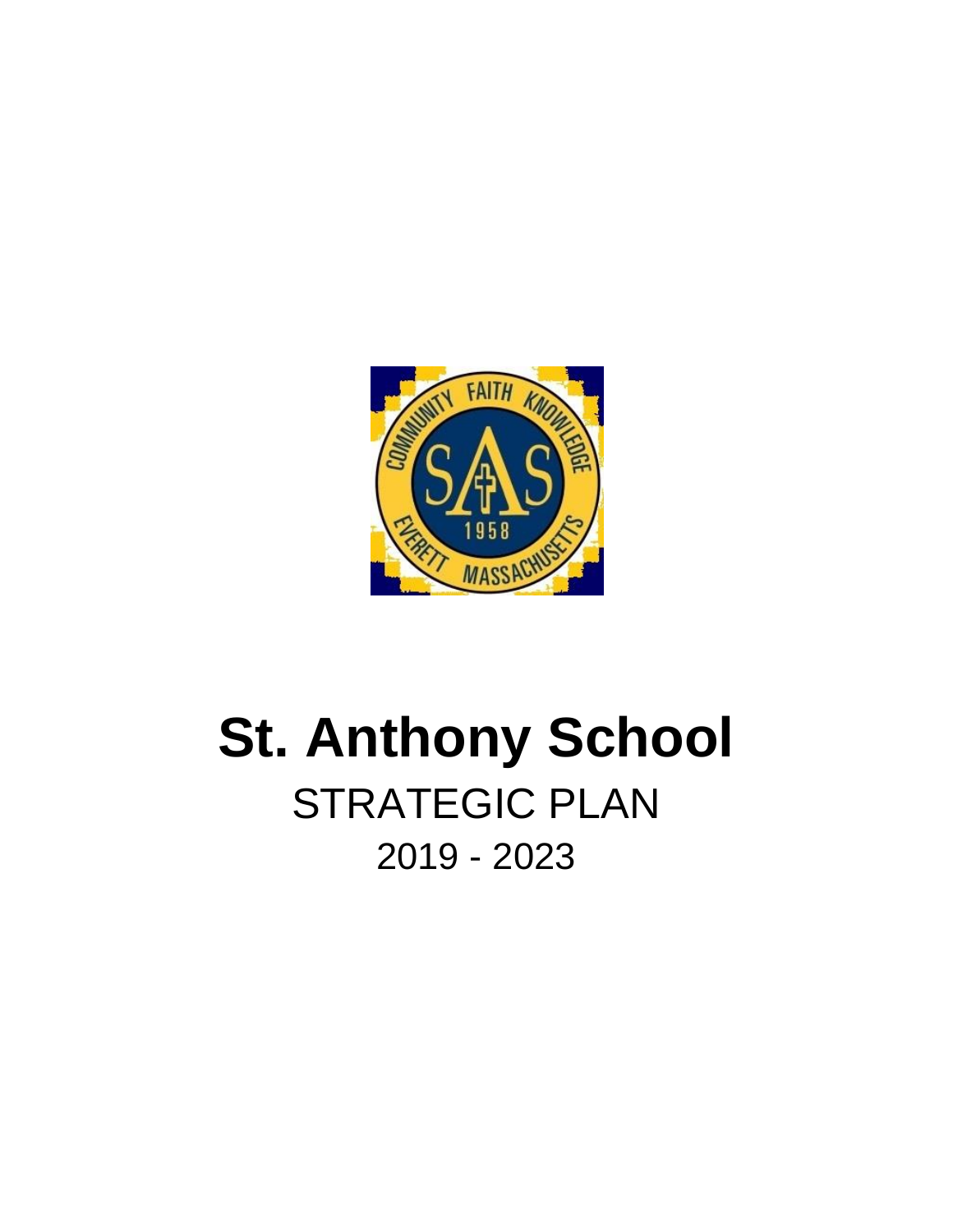

# MISSION STATEMENT

Saint Anthony School is a diverse community grounded in faith and tradition. We learn and live by Catholic Principles and strive for academic excellence.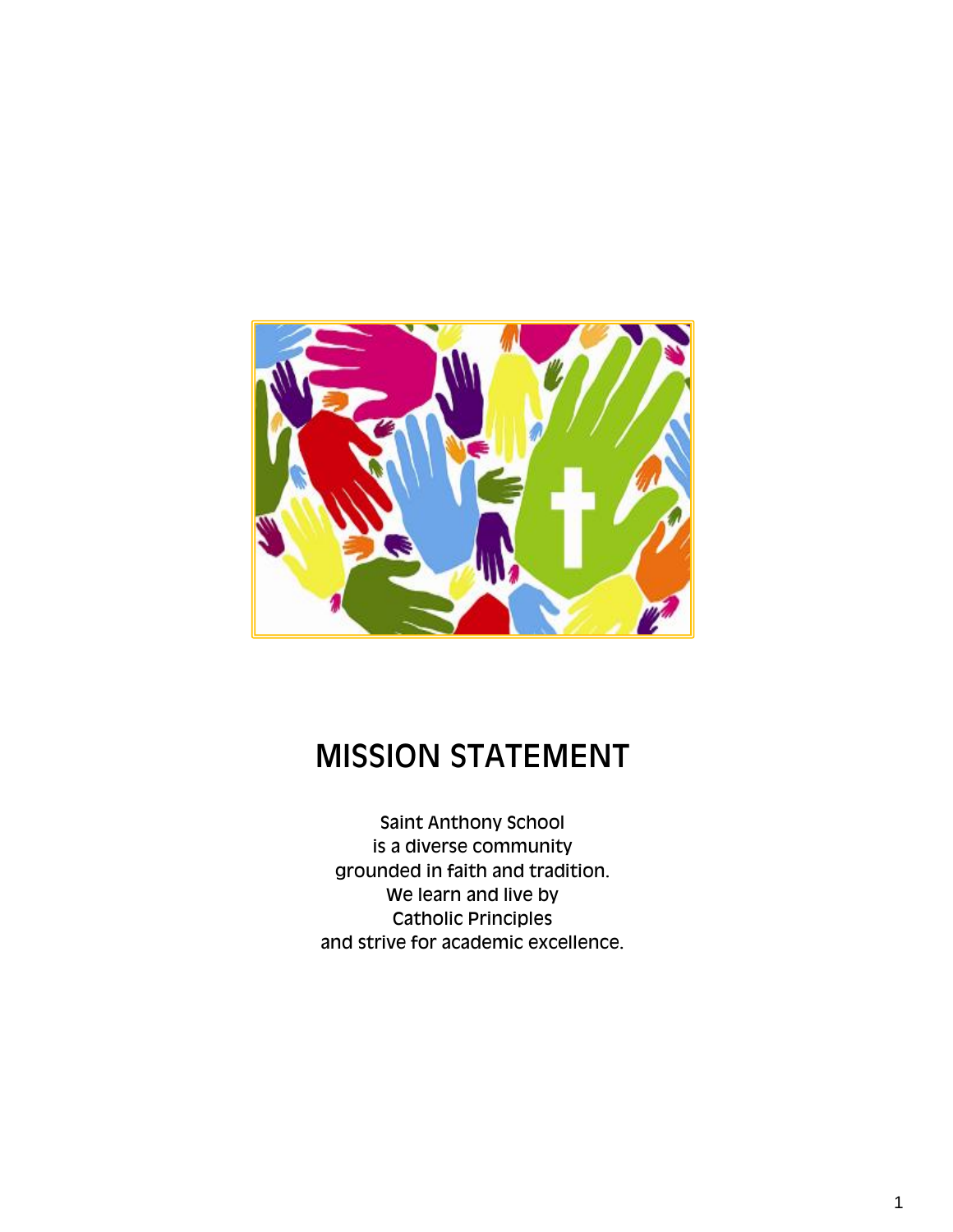### **BACKGROUND**

St. Anthony School was founded in 1958 to meet the needs of the Italian immigrants living in Everett. Over the years, immigrations trends changed, and now the school continues to meet the needs of immigrants from Central and South America, especially Brazilians who represent over 30% of our student population. As a diverse school, St. Anthony, the only Catholic School left in the city, (Our Lady of Grace, Immaculate Conception and Pope John XXIII have all closed), serves the needs of students in Everett, as well as other 15 cities and towns.

#### **VISION**

As a member of the RCAB, we share in the vision to develop in students the knowledge and skills to realize their full potential spiritually, intellectually, emotionally, socially, and physically. We aim to promote Catholic values and to create responsible citizens and lifelong learners who respect others' differences and are stewards over their environment. Our community is made up of teachers, staff, priests, parents, parishioners; all play an active and important role in the school.

- Our teachers are Christian role models committed to ongoing professional and personal development. They provide our children with positive and challenging learning opportunities to develop the whole child.
- Our parents are advocates of Catholic education and share the responsibility of developing the whole child, working cooperatively with administration and staff to foster student opportunity and achievement.
- We will implement the policies of RCAB and promote the highest standard of Catholic education within the bounds of available resources.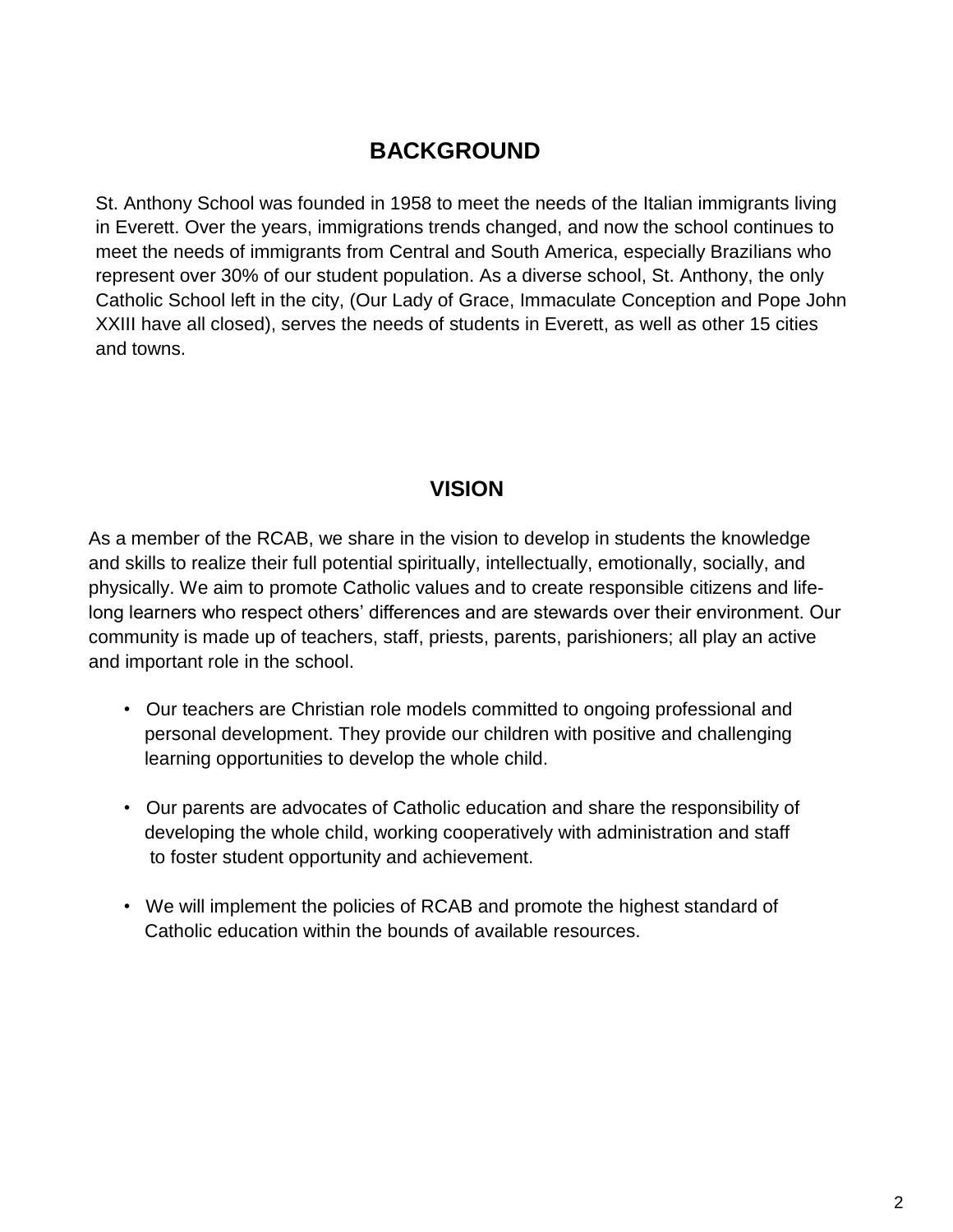#### **2013-2018 Goals Status**

Over the past years St. Anthony School has worked really hard to meet the goals outlined in the 2013-2019 Multi Year Plan. At the time of the accreditation visit, the other two catholic schools in Everett closed to financial difficulties and low enrollment. Consequently, many of those students enrolled at SAS increasing our Enrollment to 315. Prior to the visit, the average enrollment, for the school, for over 10 years, had been around 280. However, our enrollment was adversely impacted by the opening of lower grades by the local charter school. The most significant change happened in kindergarten, with over 50% of our preschool families withdrew and most of them registered their children in the local charter school. To mitigate the decrease in Enrollment we reached out to our parish Brazilian and Hispanic Communities. By establishing an Ambassador Program, current parents have worked at promoting the school at Masses, religious events, cultural festivals and other citywide events. .

In regards to ensuring that the curriculum and programs offered at SAS benefit and maximize students' abilities and skills, substantial changes were made to upgrade the computer Lab by adding Chromesbooks/carts and iPads so that technology can be better integrated. Middle School teachers, along with using Google Classroom are utilizing programs, such REN WEB and REMIND to keep parents informed. Virtual Labs, made available through the acquisition of new Science books, in grades 4-8, have made it possible to further enhance students' learning experience. A New Lexia Program, purchased using Title I funding, is being used, in grades K-6, to meet the needs of struggling readers and to challenge those whose Lexile level is above the norms. In preschool a new curriculum "Happily Ever After" has been implemented. Yearly subscriptions to Scho*lastic Magazine*  and *Superteacher Pages* make it possible to integrate social issues and current events.

St. Anthony School continues to foster and enhance the needs of students with exceptionally high academic abilities. As such, we have collaborated with Malden Catholic High School to provide special courses in Algebra I and STEM to our seventh and eighth grade students. Courses will be taught by MC teachers Along with the academic partnership, SAS middle school students will be also be able to participate in extracurricular activities.

To better meet the needs of our diverse school population a full time Portuguese speaking Teacher Assistant was hired for preschool and for the After School Clubs. Furthermore, as part of the PTO, 10 hours service initiatives, we now have volunteers, during school office hour, to support Portuguesespeaking families with completing registration forms, submitting financial aid applications, and translating school related notices.

Since the school was adversely impacted by the rapture of a  $\frac{3}{4}$  inch pipe, in the Teachers' Lounge, in December 2017, it has taken a good part of the past two years to repair damages and renovate areas impacted by the flood. Several projects, which been scheduled to take place over the curse of a few years, had to be implemented sooner than anticipated. Thus, as outlined in the Facilities section, funding had to be allocated to meet the school's immediate needs. The school hall was renovated with new walls, windows, floor; new lunch tables were purchased. All of tiles in classrooms, on the second floor, were replaced. Front and rear staircases were renovated with the installation of new rubber flooring. List of completed projects and details about future ones can be found in *Facilities* section.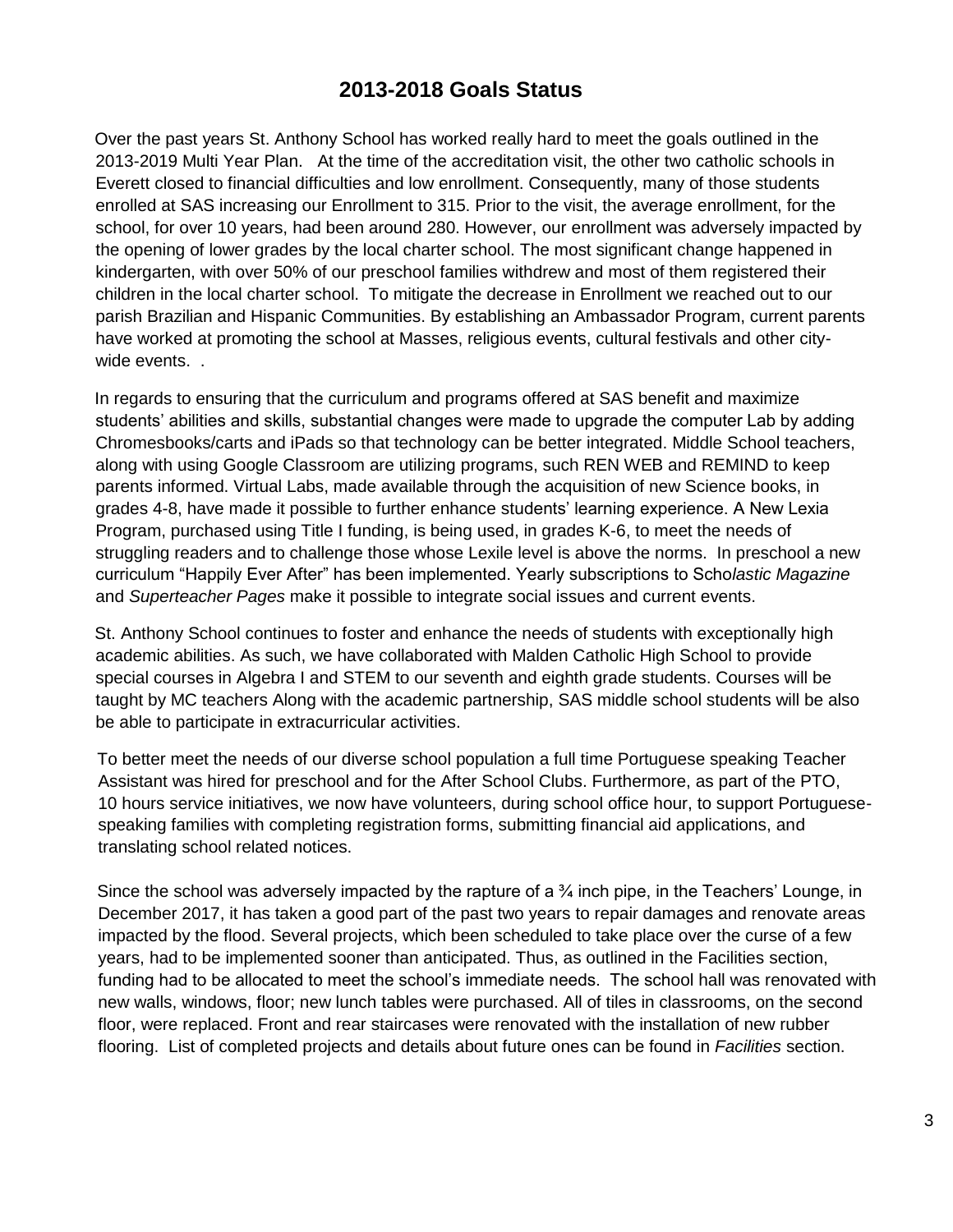## **The Strategic Plan 2019-2023**

To fulfill our mission and vision, and to adhere to our core values, St. Anthony School is committed to achieving the strategic goals outlined in this plan. These goals are at the core of our Strategic Plan and represent our long-term strategic commitments. They suggest targets to aim for in areas concerning school development. However, no single goal takes priority over any other; they are interconnected, with the success of one dependent on the success in the other. In this way, the Strategic Plan cannot be pursued as a progression of ordered steps, but rather implemented in an allinclusive manner, moving forward in all areas at once.

#### **Part I. Mission and Evangelization**

- **Part II. Leadership and Governance**
- **Part III. Excellence in Teaching and Learning**
- **Part IV. Operational Vitality: Technology**
- **Part V. Operational Vitality: Marketing and Enrollment Management**
- **Part VI. Operational Vitality: Facilities**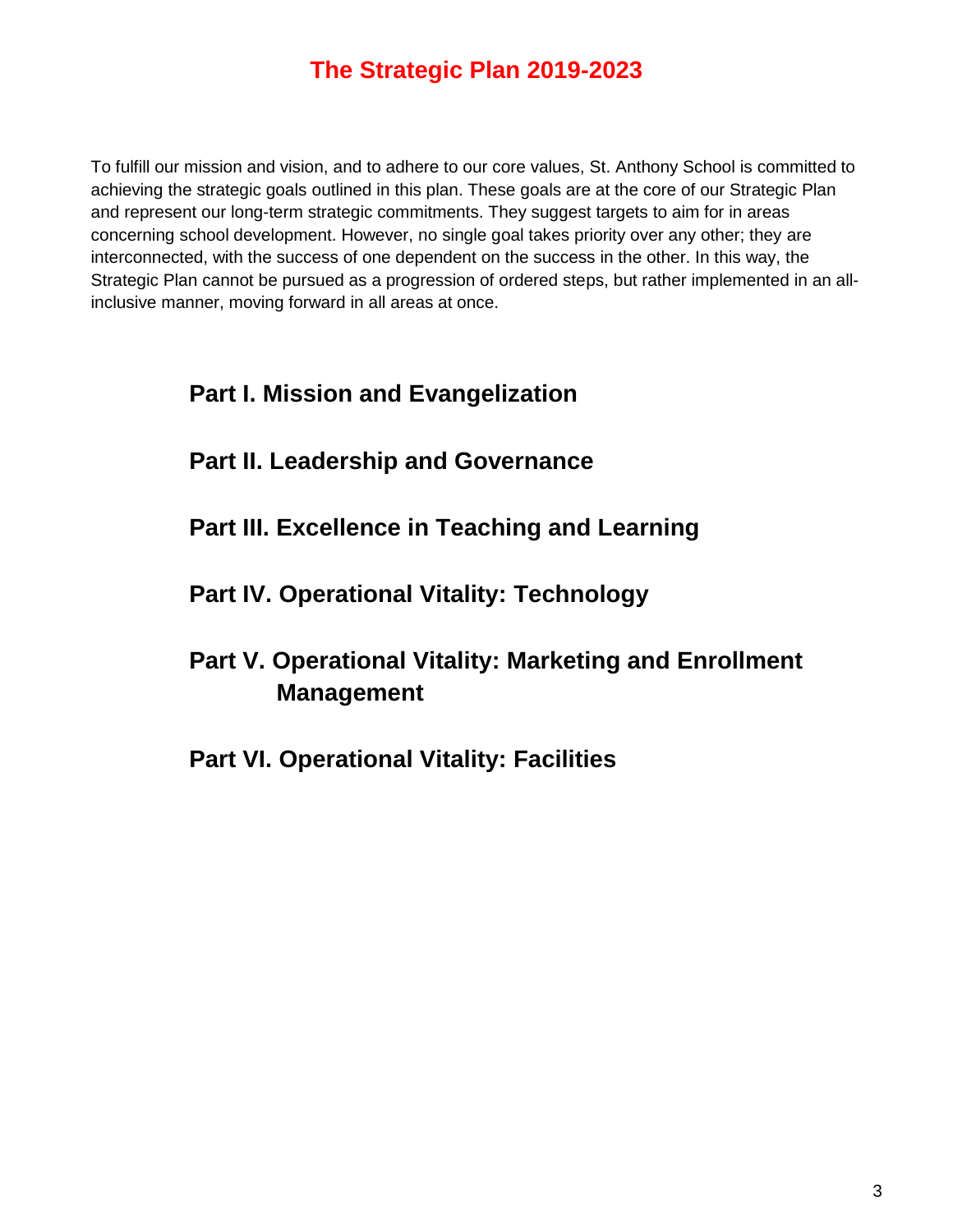#### **Part I. Mission Formation and Evangelization**

- Goal 1: For students, faculty, and the St. Anthony School community to understand and promote the mission statement of the school
- Goal 2: To provide faith formation opportunities for the leadership and faculty of St. Anthony School
- Goal 3: To regularly foster the Catholic faith within our students
- Goal 4: For students to have first-hand experiences in the cause of social justice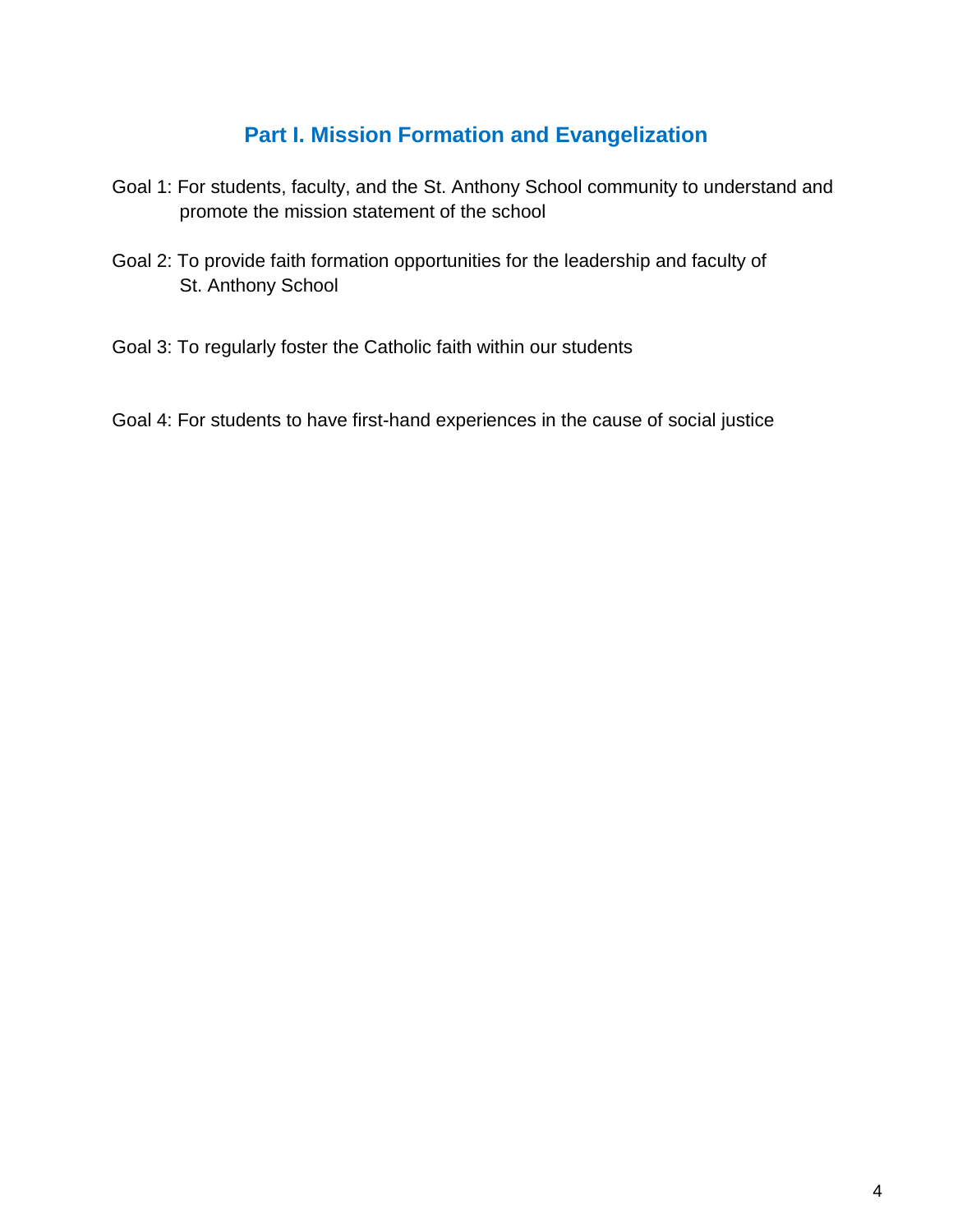#### **Part II. Leadership and Governance**

**Effective school leadership is critical to providing direction to our school community and ensuring that the operation and growth of the school is in harmony with our mission and vision. Building on this is a series of initiatives that provide a seamless transition to lead the school's Strategic Plan and beyond.**

Goal 1: To maintain a constructive, open and beneficial relationship with the school leaders, represent the diversity of stakeholders and function according to its approved constitution and bylaws.

Goal 2: For the school board to engage in self-evaluation to ensure faithful execution of responsibilities.

Goal 3: To articulate a clear mission and vision for the school and communicate initiatives and changes to school programs to all constituents.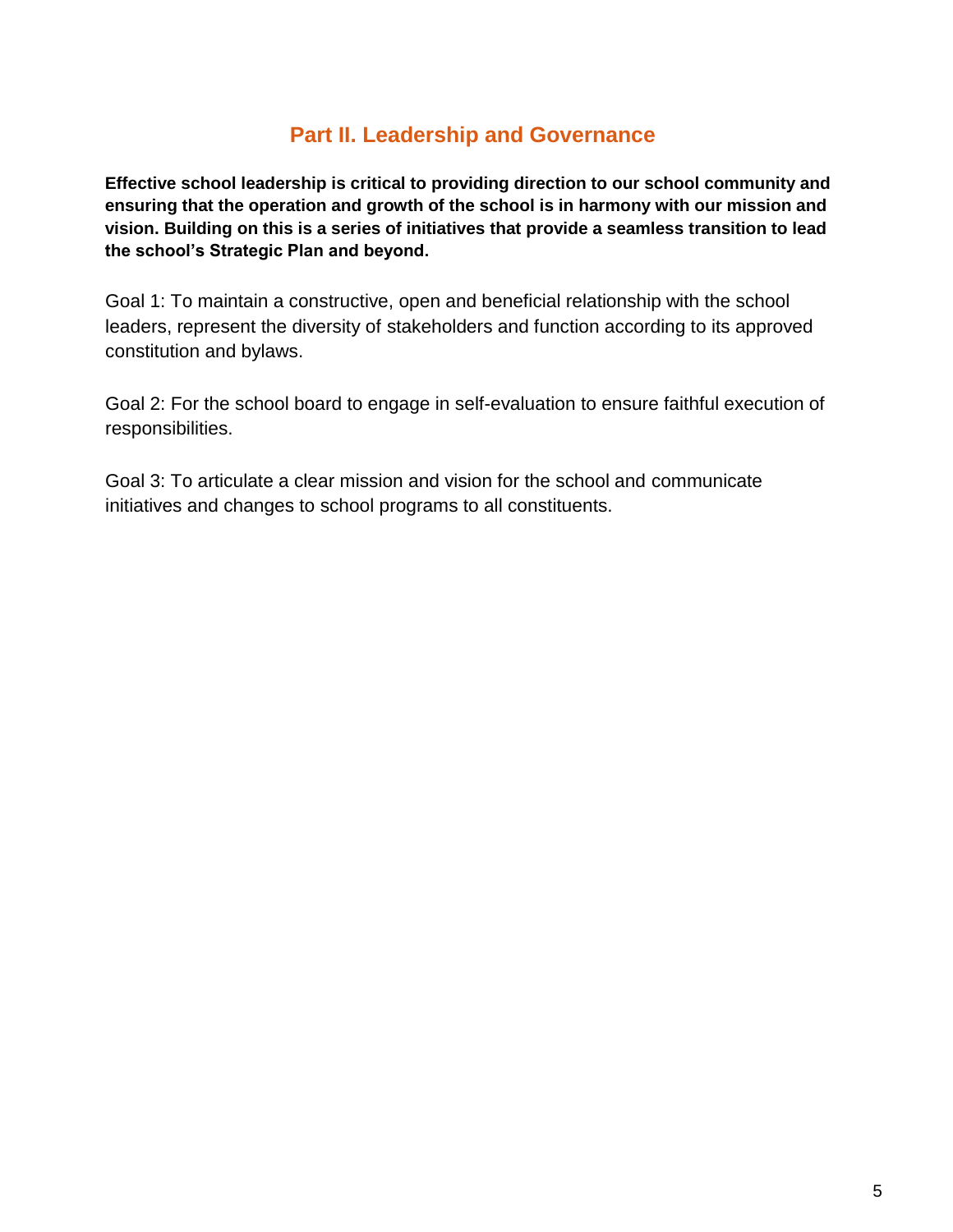#### **Part III. Excellence in Teaching and Learning**

**St. Anthony School will deliver a comprehensive educational program that provides an enhanced academic and spiritual learning experience for our students. We recognize that our students need to be challenged to become life-long learners, contributing to their community, and preparing them to live and lead in a global society. Building on this, our teachers need to be provided with opportunities for growth to support the delivery of differentiated instruction and assessment of learning. Our inspired educators can then engage our students to realize their full potential.**

- Goal 1: To develop our students into 21<sup>st</sup> century learners and problem solvers and to support their growth intellectually, spiritually, and socially.
- Goal 2: To assess, evaluate, and adjust curriculum to ensure its rigor as well as its alignment with Massachusetts' Curriculum Standards.
- Goal 3: To improve the effectiveness of instruction by expanding and supporting professional learning communities and high quality professional development, including religious formation, for all staff.
- Goal 4: To utilize curriculum-based assessments to generate student and school-wide data as the basis for evaluation of curriculum and instructional practice.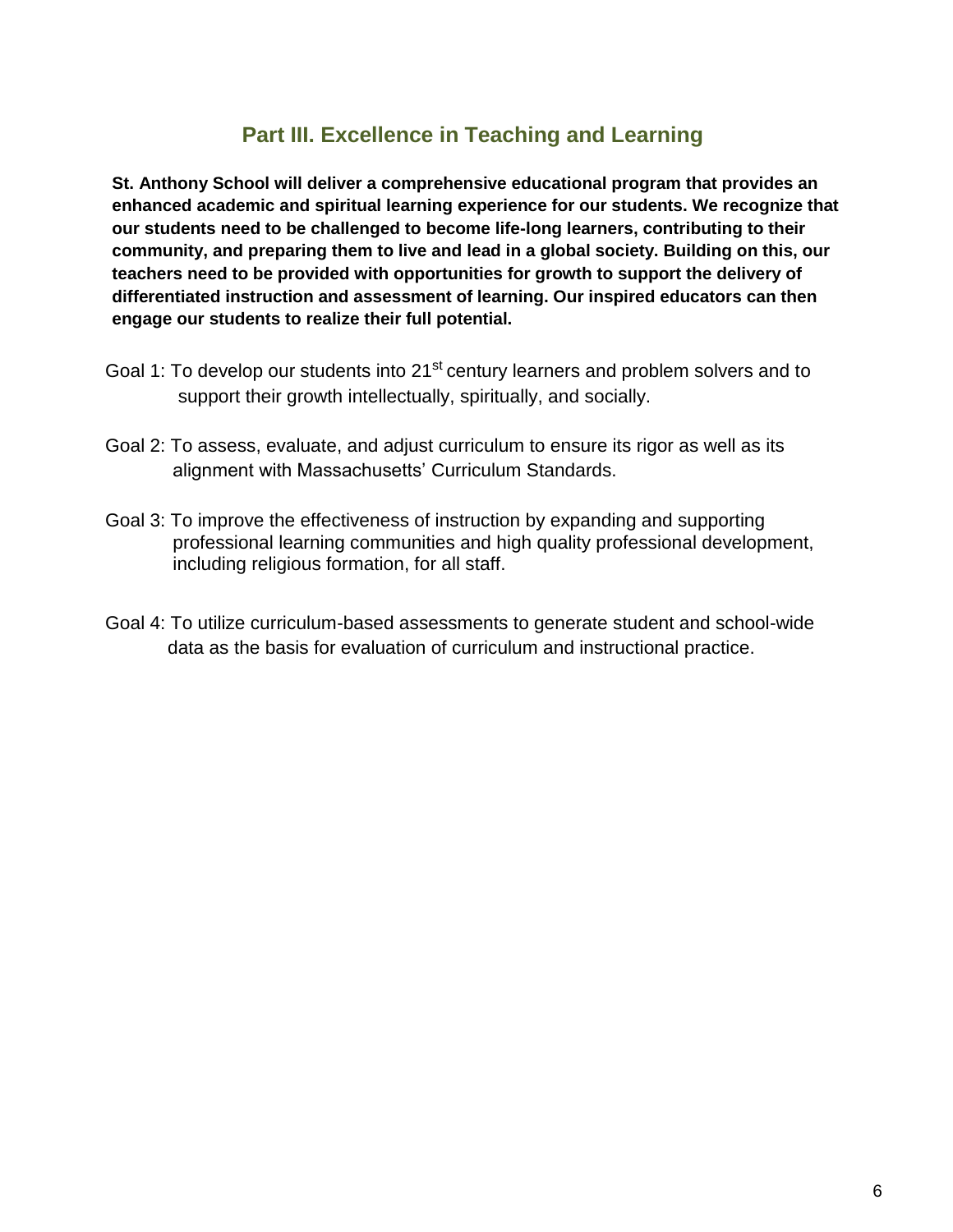### **Part IV. Operational Vitality: Technology**

**The use of technology in the 21st century is integral to preparing students for college and career success. St. Anthony Schools strives to integrate technology into the curriculum and promote a student-learning environment that enhances learning and assists and encourages technological skills.**

Goal 1: To maintain and improve St. Anthony School's technological resources to support the mission, educational program, security, and goals of the school and its accessibility for all students.

.

- Goal 2: To provide the training and support for teachers to become competent and confident in using the full range of technology resources to deliver effective curriculum, instruction, and assessment.
- Goal 3: To develop critical thinking, communication, problem solving, collaboration, community, and creativity through the integration of technology.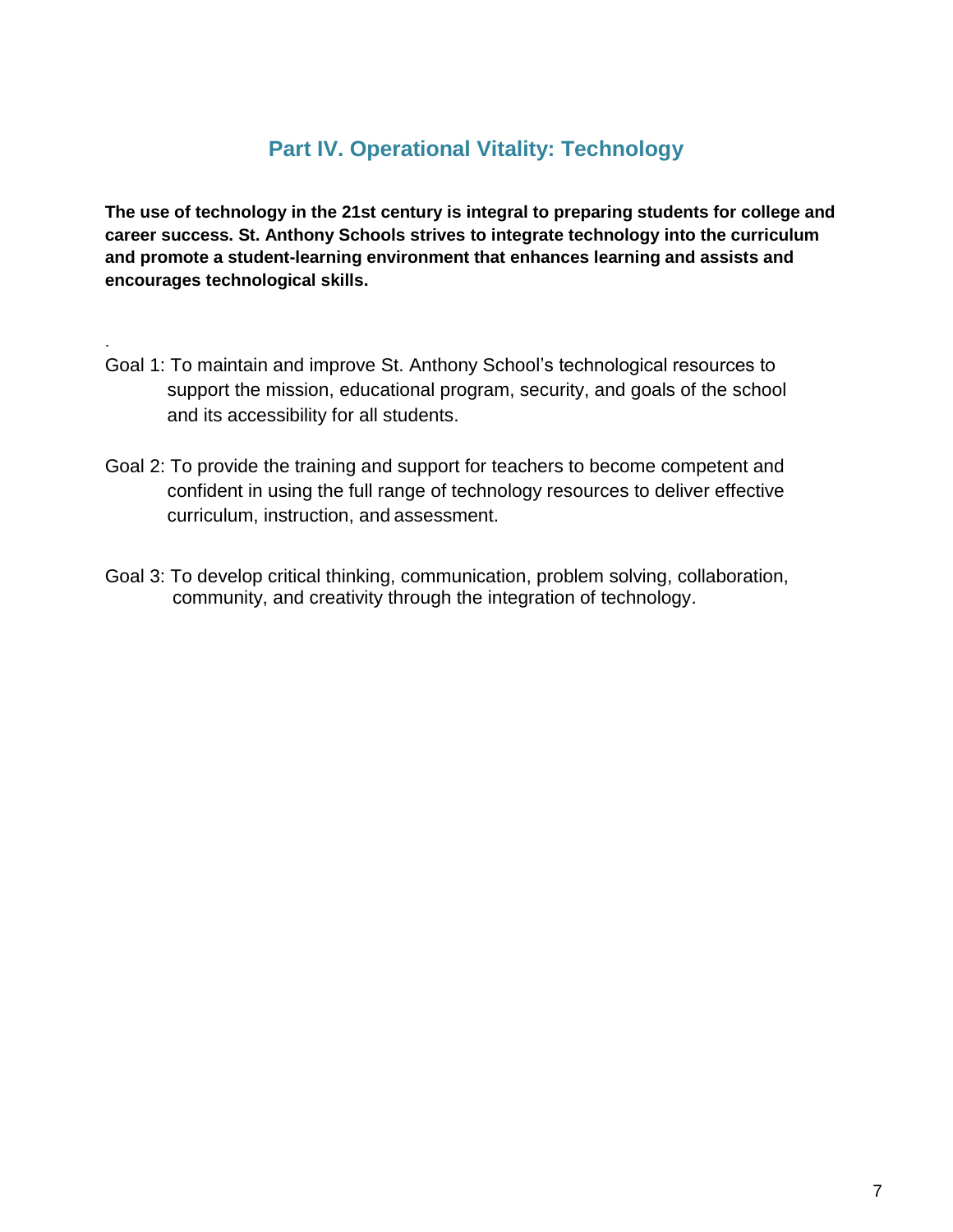#### **Part V. Operational Vitality: Marketing and Enrollment Management**

SAS offers an exceptional blend of academic excellence and Catholic values within a caring and supportive learning environment. We recognize declining enrollment in local catholic schools, therefore, we must continue to actively retain and attract new families from diverse backgrounds. To do this, we must celebrate our distinct program more widely within the school and community that appreciate and benefit from our unique educational program through a comprehensive marketing and admissions plan.

- Goal 1: Student Recruitment and Retention: To continue to attract new students, and to maintain and grow student retention.
- Goal 2: Public Relations: To further establish the St. Anthony School brand.
- Goal 3: Alumni Relations: To build alumni relationships which translate into increased alumni involvement and garners their support.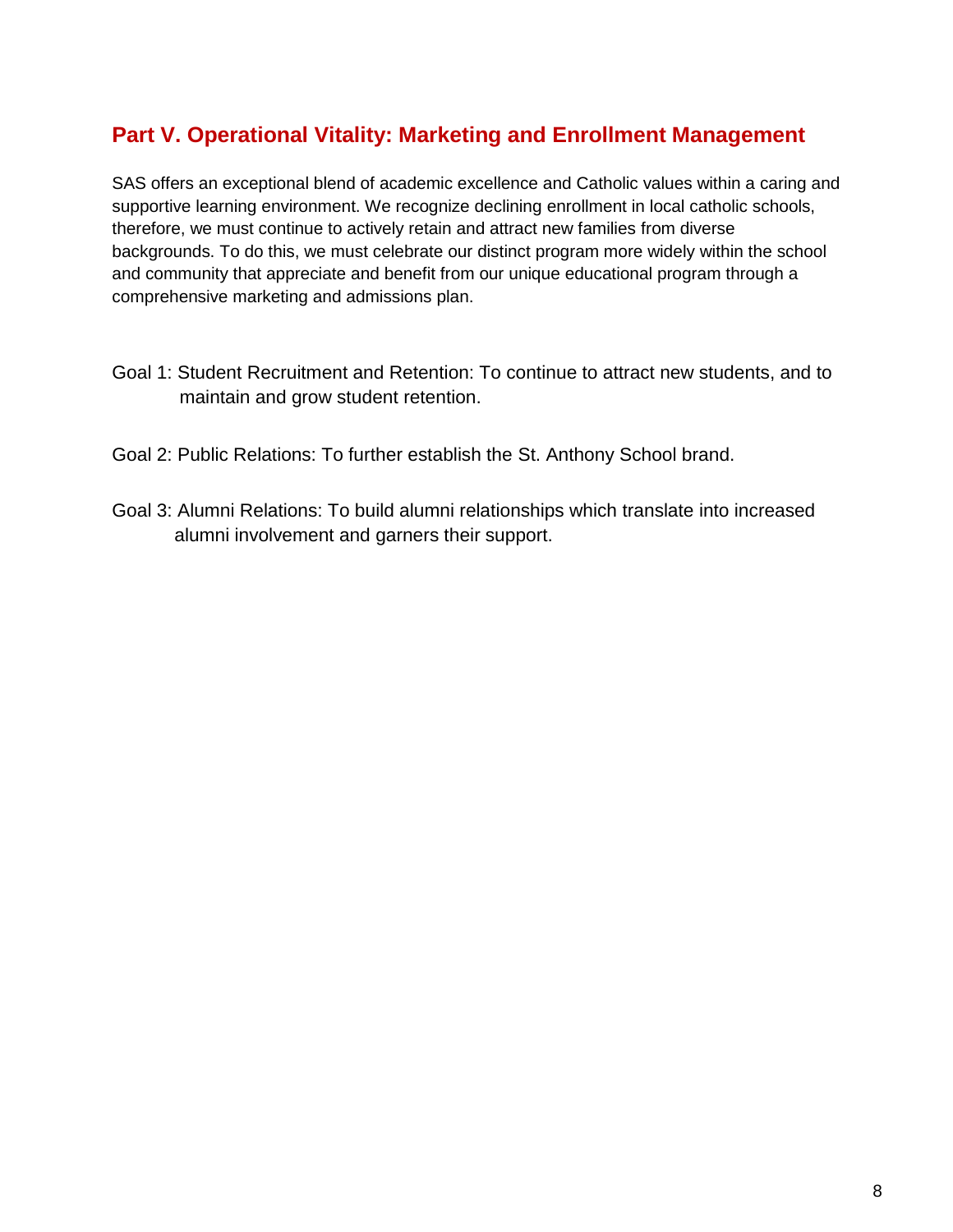#### **Part VI. Operational Vitality: Facilities**

At the beginning of this decade it was recognized that the St. Anthony School building was over fifty years old and had been in need of many costly repairs - all systems have lasted longer than their expected lifetime. To date, many repairs and upgrades have been completed – some were done, ahead of schedule, in 2018 as part of the flood recovery. Other upgrades remain to be done, as funding permits. What follows is a brief summary:

#### **Projects Status Update (2011 to 2019):**

- o Structural integrity of the building
	- **Repaired many crack in the brick veneer,**
	- Reconstructed many sections and secured all cinder blocks and brick veneers to the structural frame.
- o Windows and Entry Doors Phase 1
	- All three entry doors and associated glass panels in the front and two staircases have been replaced.
	- **Replaced windows in one class room and the CCD.**
	- The access ramp has been built between the school and the church.
- o Life Safety and Communication
	- Replaced the fire alarm system
	- **Added intercom system**
	- Upgraded the internet system, including a voice over IP for in house telephone system.
- o Heating Ventilation and Air Conditioning (HVAC) Phase 1, 2, 3:
	- Replaced the original boiler system
	- Replaced all Unit Ventilators (UV) in 16 class rooms
	- **Converted the UVs to Air-Conditioning and heating units including associated** compressors.
	- **Added air conditioning to the front offices and teachers' lounge.**
	- Added an energy management system
- o Electrical Upgrade Phase 1
	- Installed a new primary distribution panel and subpanels to support the new airconditioning system and future upgrade of electrical power coming into the building.
- o Replacement of Tiles Phase 1:
	- Replaced asbestos containing tiles in the third floors Vinyl Composition Tiles (VCT).
- o Roof and Drainage
	- Added drainage for the roof and aroundthe building.
	- Repaired all seams of the rubber roof to extend its life.
- o HVAC Phase 4 and Windows Phase- 2A:
	- Installed AC in Gymnasium AC, including gym windows on the church side and the windows onthe rear - summer 2017.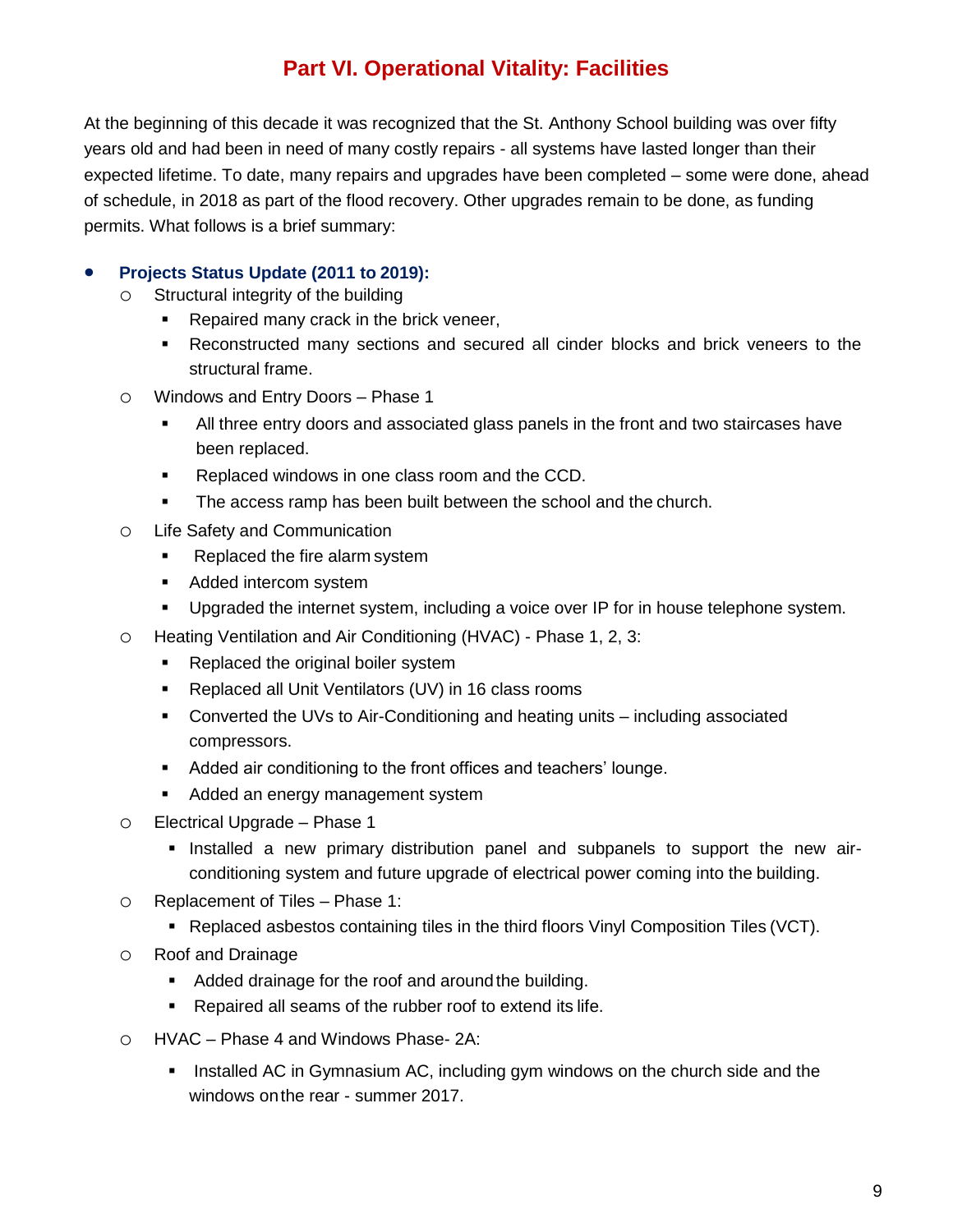- o **\***Windows– Phase 2B and Phase 3:
	- **Installed windows in gymnasium** parking lot side (spring 2018)
- o **\*** Replacement of Tiles Phase 2:
	- The tiles in the second floor, stairways, front entrance, Classroom 101, CCD office, and Gymnasium (Summer 2018)

#### **\* Part of Flood recovery, in 2018**

- **Boilers replacement**
- **Emergency repairs**
- **Gymnasium upgrade**
- **Basement Doors:**
- Gymnasium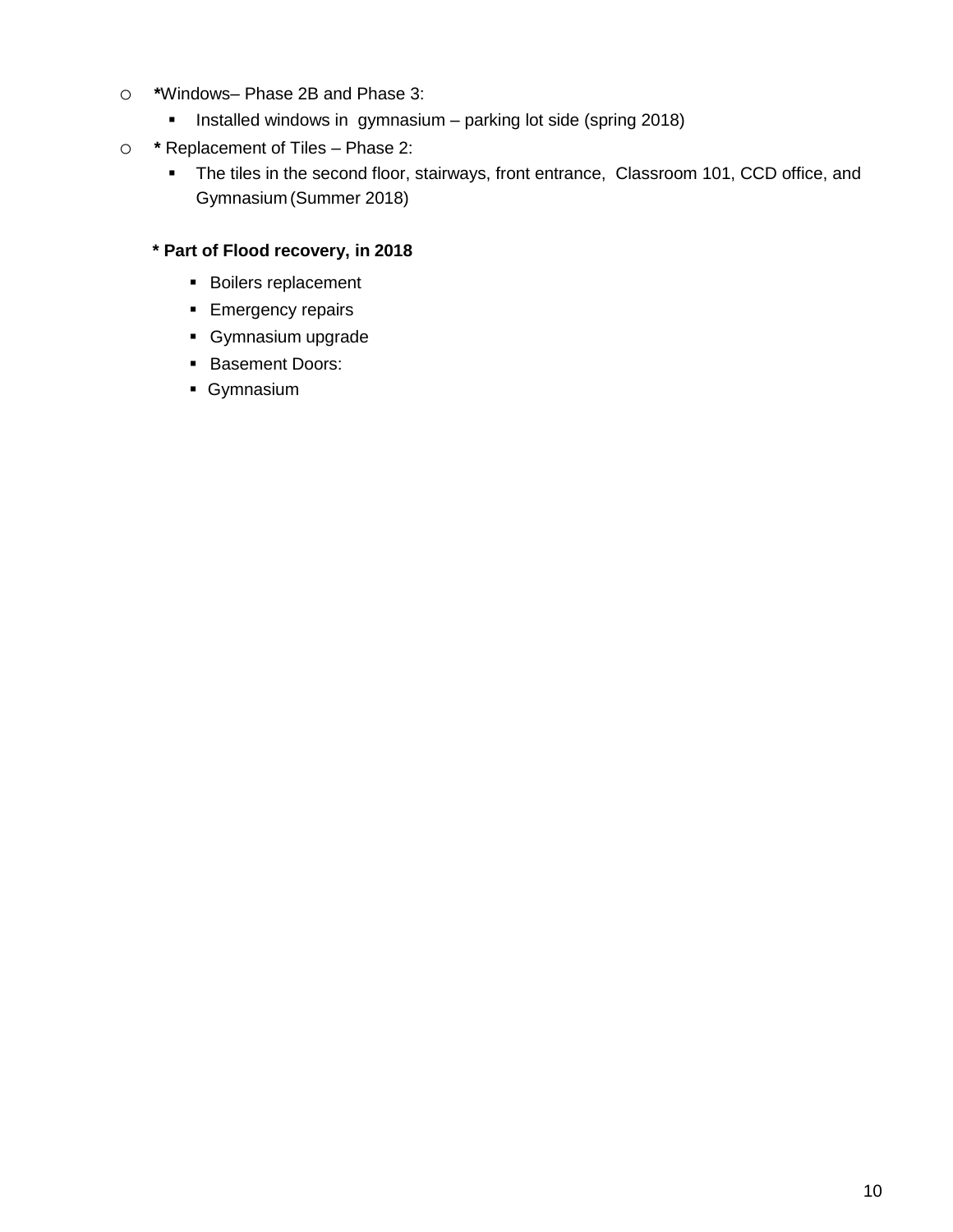#### **Part VI. Operational Vitality: Facilities**

**Goal 1: To maintain and improve St. Anthony School's physical plant, facilities and equipment to support the mission, educational program and goals of school and its accessibility for all students.** 

#### **Future Projects (2019 to ~ 2025 Funding Dependent)**

- o Replacement of Tiles Phase 3 (last):
	- Replace tiles in the administration office, Principal office, room 102 (*Postponed from December 2018 to summer 2020 –Funding Permitting).*
- o Windows Phase 4
	- Replace Front Offices and Classroom 102, and front two classrooms, 203 and 310 (*Summer 2020 –Funding Permitting*)
- $\circ$  Windows Phase 5 :
	- Install Windows on second floor &, third floor –East Side  *(Summer 2021 –Funding Permitting)*
- o Kitchen interim upgrade (Fall 2019-Winter 2020)
	- Hand wash sink, with shields
	- Replace wooden cabinets on left and right of sink with stainless steel counters
	- Add Stainless Steel tables & cabinets.
	- Remove Paneling on the ceiling
	- Paint or cover with plastic material; details TBD
	- **Replace Formica covered "cabinet" with SS tables**
	- **Convert/create a serving line**
- o Complete Kitchen renovation and a new exhaust system **–** Winter Summer 2022)
- o Staircase Railings and fire doors**:** (Summer 2023 or 2024)
- o Courtyard Landscaping, Church side (Summer 2021)
- o Parking Lot and Landscaping:
	- To be redesigned to allow discharge and pick up of students ... This will require some coordination with the city of Everett and purchase of a property (>2024).
- o Roof and Solar Panels … TBD
- o Bathrooms …Handicap Access … TBD
- o Elevator …TBD

**Design Work:** Some of the designs for the future projects have been done or are underway. The remaining work will extend to 2025 or beyond depending on funds availability.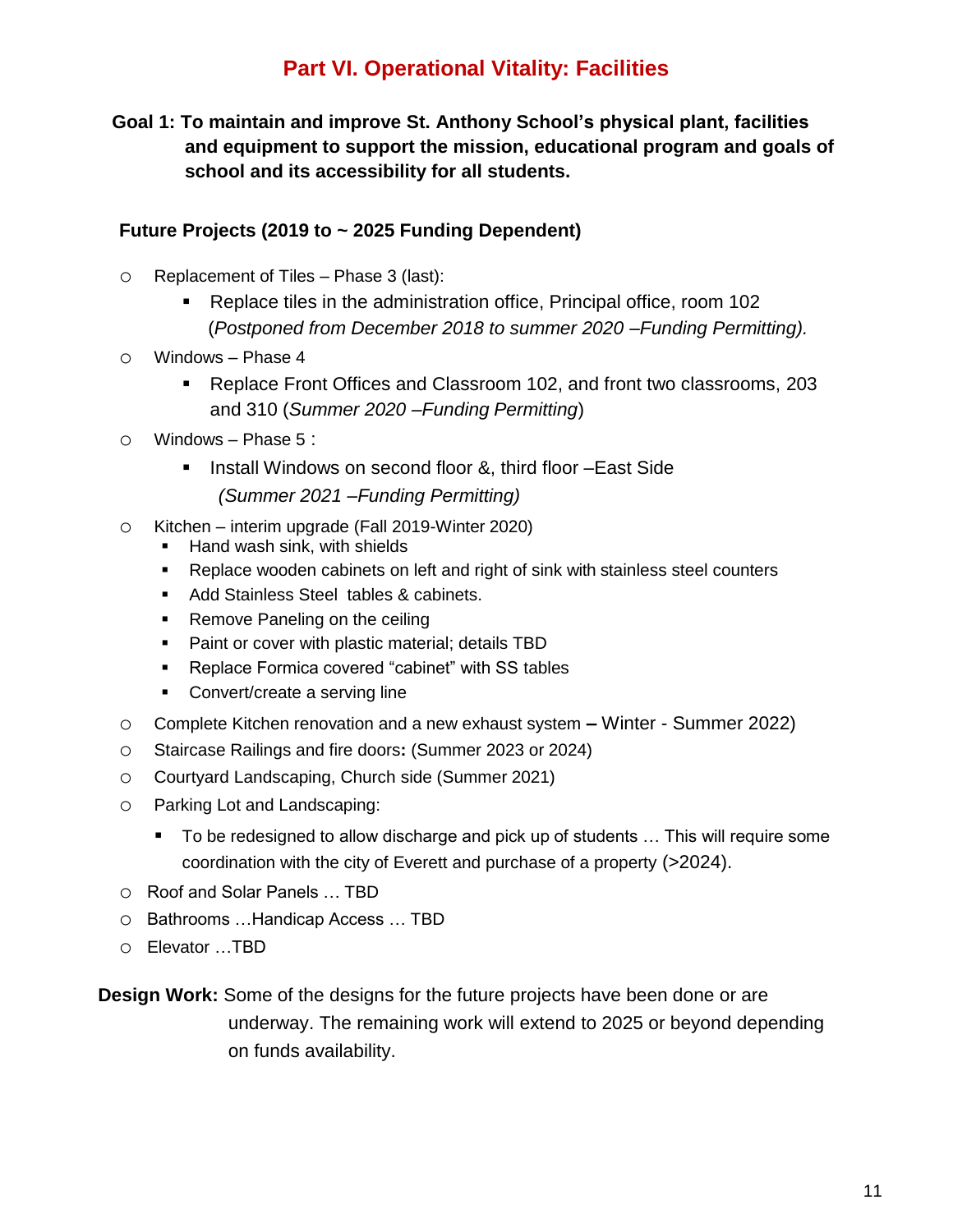## **Keeping the Strategic Plan alive and current**

- Review the goals that have been completed
- Check them as completed
- Indicate remaining goals as ongoing or changed in plan

• Together with board replace completed goal with new goal and advance the year span of strategic plan document

• Inform board chair of all additions